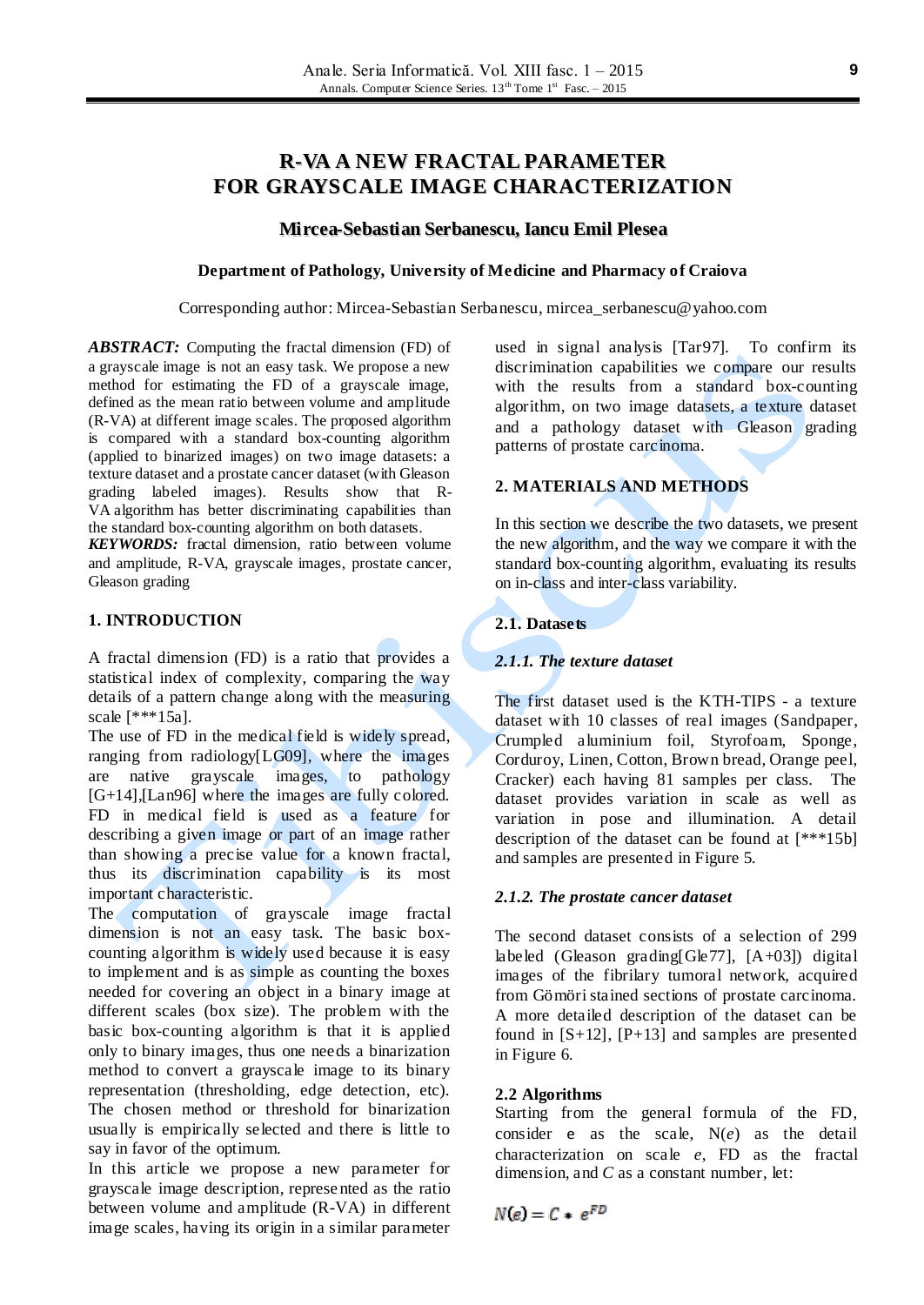A numerical approximation of the FD is obtained:

$$
FD = \text{slope}\left(\frac{\text{Log}(N(e))}{\text{Log}(e)}\right)
$$

#### *2.2.1. Standard box-counting algorithm*

We obtain the standard box-counting algorithm by computing N(e) as the number of boxes required to cover the structures in a binary image with scale e: (1) Set the box size "*e*" to the size of the image.

(2) Compute (*e*), which corresponds to the number of boxes of size "*e*" which contains at least one object pixel.

(3) If  $e > 1$  then  $e = e/2$  and repeat step (3).

(4) Compute the points  $log(N(e)) \times log(1/e)$ .

(5) Use the least squares method to fit a line to the points.

(6) The returned FD is the slope of the line.

### *2.2.2. R-VA algorithm*

By computing N(*e*) as the average ratio between the actual volume and the actual amplitude (power 3, in order for the final number to be adimensional) of a grayscale image split in images of size  $e \times e$ , we obtain the R-VA algorithm:

(1) Set the grid size "*e*" to the size of the image.

(2) Compute (*e*), which corresponds to mean Volume/Amplitude value of the image scanned with the grid of size *e.*

(3) If  $e > 1$  then  $e = e/2$  and repeat step (3).

(4) Compute the points  $log(N(e)) \times log(1/e)$ .

(5) Use the least squares method to fit a line to the points.

(6) The returned FD is the slope of the line.

# **2.3. Image preprocessing**

# *2.3.1 The texture dataset*

Preprocessing of the texture dataset implies cropping square images of  $113x113$  pixels from the original images and scaling them to 128x128 pixels (Figure 1). Images of 113x113 pixels represent the largest square that could be fitted in all the dataset images.



**Figure 1. Preprocessing of the images in the texture dataset, the largest square available in all images (113x113 pixels) is scaled to 128x128 pixels (size is power of 2)**

#### *2.3.2. The prostate cancer dataset*

Preprocessing of the prostate cancer dataset implies cropping square images of 960x960 pixels from the original images, and scaling them to 512x512 pixe ls, then transforming them to grayscale images by averaging each color channel (Figure 2). Images of 960x960 pixels represent the largest square that could be fitted in all the dataset images.



**Figure 2. Preprocessing of the images in the prostate cancer dataset, the largest square available in all images (960x960 pixels) is scaled to 512x512 pixels (size is power of 2)**

# **2.4. Evaluation**

The aim of the evaluation is to present the inter- and in-class variation of the results of our proposed R-VA algorithm, when compared to the results from the standard box-counting algorithm. The inter-class variation should be as large as possible, while the inclass variation should be as small as possible.

The score for inter-class variation is statistically calculated as the different mean values of each data class tested against all the other classes (student ttest, two tails, assuming unequal variations).

The maximum possible score for the texture dataset is 45 and for the prostate cancer dataset is 28.

The in class variation is assessed as the average standard deviation of all classes. The smaller the inclass variation is, the better the result is considered.

#### *2.4.1 Texture dataset evaluation*

For the standard box-counting algorithm the images are binarized with two techniques: thresholding and edge detection. For the best threshold estimation the images are binarized with a variable threshold raging from the  $1<sup>st</sup>$  to the  $99<sup>th</sup>$  percentile of each image histogram. In order to find the best edge detector, six different methods are tested: Sobel, Perwitt, log, zerocross, Canny, Roberts.

The R-VA algorithm is applied directly to the grayscale images.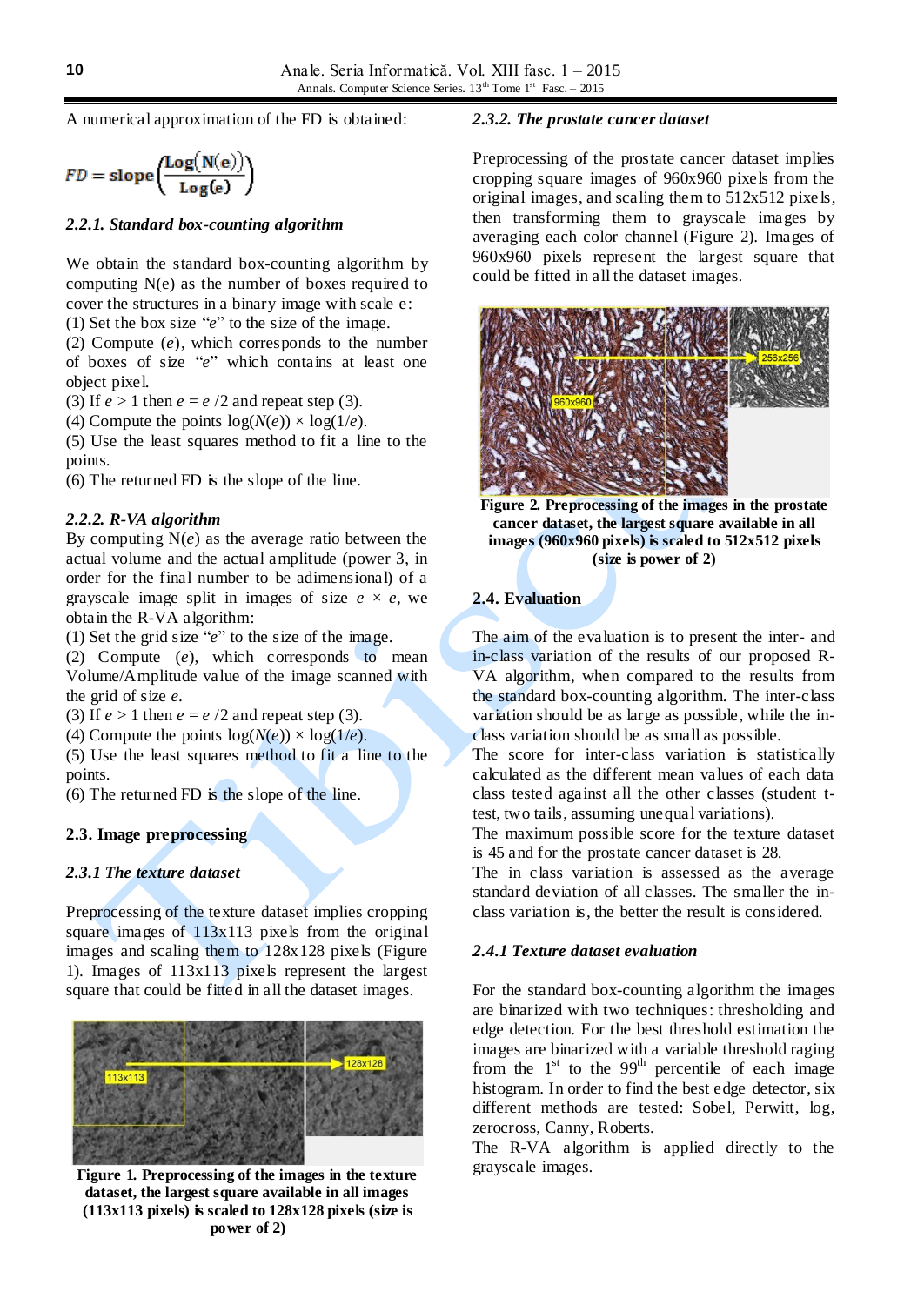#### *2.4.2. Prostate cancer dataset evaluation*

For the standard box-counting algorithm the images are binarized with the best threshold value and the best edge detection method, obtained from the texture dataset evaluation.

The R-VA algorithm is applied directly to the grayscale images.

# **3. RESULTS**

#### **3.1. Texture dataset**

The scores for inter-class evaluation of the standard box-counting algorithm, applied to threshold images with variable threshold between  $2<sup>nd</sup>$  and  $99<sup>th</sup>$ percentile of each image histogram, are presented in Figure 3. The best score is obtained at the  $80<sup>th</sup>$ percentile threshold and it is 35, out of a maximum of 45.



**Figure 3. Results of the box-counting algorithm interclass score with images thresholded with percentile 2 to 99 of each image histogram (blue) and inter-class score for the R-VA algorithm (red)**

The scores of the standard box-counting algorithm applied to the binary images resulted from the edge detection algorithms are presented in figure 4. The best score obtained is 39 out of 45, obtained using the Roberts edge detector method.



**Figure 4. Results of the box-counting algorithm inter-class score with images binarized with edge detector algorithms (blue) and inter-class score for the R-VA algorithm (red)**

The score for the R-VA algorithm is 40 out of a maximum of 45. The score is marked with a red line in Figures 3 and 4.

In-class variability is  $0.026$  for the best  $(80<sup>th</sup>)$ percentile threshold, 0.103 for the Roberts edge detector method and 0.031 for R-VA algorithm.

Figure 5 shows two images and the corresponding binary images obtained by using the  $80<sup>th</sup>$  percentile threshold and the Roberts edge detector method. Table 1 shows the computed values for each class, for the standard box-counting algorithm (applied to the binary images obtained by thresholding and edge detection for the R-VA algorithm.



**Figure 5. Texture dataset example: two sample images (left) with corresponding 80th percentile threshold image (center) and Roberts edge detector result (right)**

#### **3.2. Prostate cancer dataset**

The calculated score of the standard box-counting algorithm applied to thresholded  $(80<sup>th</sup>$  percentile) images is 15 out of 28, for the Roberts edge detector method the score is 17, and for the R-VA algorithm the calculated score is 20.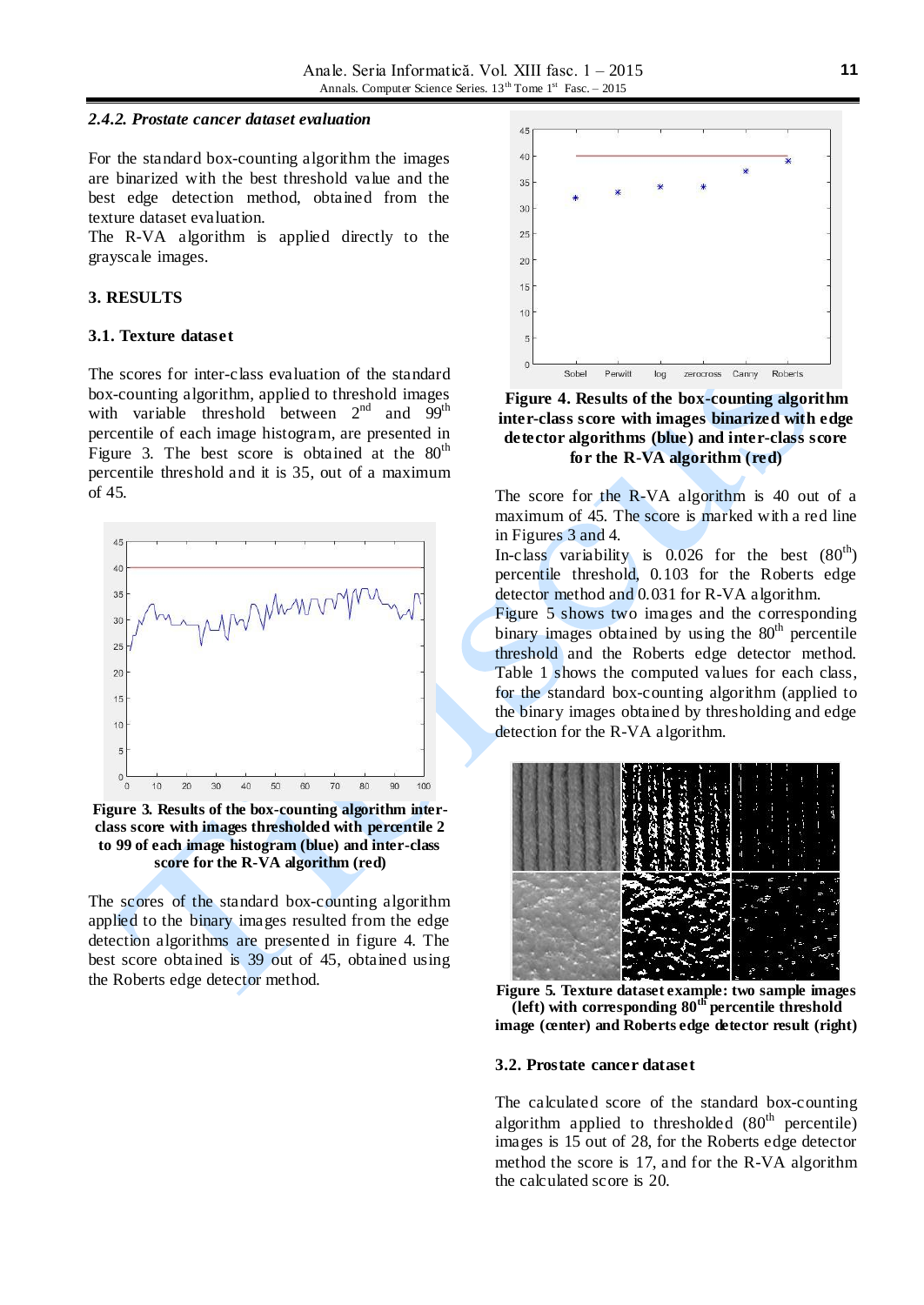In-class variability is found to be  $0.020$  for the  $80<sup>th</sup>$ percentile threshold, 0.109 for the Roberts edge detector method and 0.021 for R-VA algorithm. Figure 6 shows images and their corresponding binary images obtained by using the  $80<sup>th</sup>$  percentile threshold and the Roberts edge detector method for

two image samples. Table 2 shows the computed values for each class, for the standard box-counting algorithm applied to the binary images obtained by thresholding and by edge detection, as well as for the R-VA algorithm.

| Table 1. Results (mean and standard deviation) obtained with the standard box-counting algorithm, with images              |
|----------------------------------------------------------------------------------------------------------------------------|
| binarized with the 80 <sup>th</sup> percentile, the Roberts edge detector method and with the R-VA algorithm on thetexture |
| dataset                                                                                                                    |

|                         | <b>Standar box-counting</b>    |       | <b>Standar box-counting</b> |       | R-VA algorithm      |       |
|-------------------------|--------------------------------|-------|-----------------------------|-------|---------------------|-------|
|                         | algorithm                      |       | algorithm                   |       | Applied directly to |       |
|                         | Threshoded with the            |       | Threshoded with             |       | grayscale images    |       |
|                         | $80th$ percentile              |       | Roberts edge detector       |       | Mean/standard       |       |
|                         | Mean/standard<br>Mean/standard |       | deviation                   |       |                     |       |
|                         | deviation                      |       | deviation                   |       |                     |       |
| Sandpaper               | 1.659                          | 0.027 | 1.210                       | 0.179 | 1.791               | 0.062 |
| Crumpled aluminium foil | 1.674                          | 0.020 | 1.112                       | 0.081 | 1.880               | 0.040 |
| Styrofoam               | 1.676                          | 0.028 | 1.011                       | 0.205 | 1.894               | 0.020 |
| Sponge                  | 1.708                          | 0.042 | 0.641                       | 0.273 | 1.923               | 0.032 |
| Corduroy                | 1.680                          | 0.023 | 1.056                       | 0.061 | 1.844               | 0.027 |
| Linen                   | 1.718                          | 0.028 | 1.021                       | 0.235 | 1.897               | 0.024 |
| Cotton                  | 1.662                          | 0.025 | 1.186                       | 0.076 | 1.915               | 0.029 |
| Brown bread             | 1.699                          | 0.028 | 1.030                       | 0.068 | 1.897               | 0.033 |
| Orange peel             | 1.690                          | 0.020 | 1.115                       | 0.054 | 1.876               | 0.028 |
| Cracker                 | 1.710                          | 0.022 | 1.139                       | 0.077 | 1.857               | 0.016 |

**Table 2. Results (mean and standard deviation) obtained with the standard box-counting algorithm, for images binarized with the 80th percentile, the Roberts edge detector method, and with the R-VA algorithm on the prostate cancer dataset. There were no images labeled with Gleason pattern 1 in the dataset**

|                    | <b>Standar box-counting</b> |       | <b>Standar box-counting</b> |       | R-VA algorithm      |       |
|--------------------|-----------------------------|-------|-----------------------------|-------|---------------------|-------|
|                    | algorithm                   |       | algorithm                   |       | Applied directly to |       |
|                    | Threshoded with the         |       | Threshoded with             |       | grayscale images    |       |
|                    | $80th$ percentile           |       | Roberts edge detector       |       | Mean/standard       |       |
|                    | Mean/standard               |       | Mean/standard               |       | deviation           |       |
|                    | deviation                   |       | deviation                   |       |                     |       |
| Gleason pattern 1  |                             |       |                             |       |                     |       |
| Gleason pattern 2  | 1.760                       | 0.018 | 1.320                       | 0.093 | 1.908               | 0.025 |
| Gleason pattern 3a | 1.750                       | 0.022 | 1.339                       | 0.091 | 1.893               | 0.020 |
| Gleason pattern 3b | 1.760                       | 0.018 | 1.267                       | 0.107 | 1.905               | 0.023 |
| Gleason pattern 3c | 1.748                       | 0.021 | 1.338                       | 0.082 | 1.889               | 0.031 |
| Gleason pattern 4a | 1.754                       | 0.022 | 1.282                       | 0.125 | 1.904               | 0.012 |
| Gleason pattern 4b | 1.735                       | 0.027 | 1.329                       | 0.082 | 1.912               | 0.012 |
| Gleason pattern 5a | 1.750                       | 0.010 | 1.262                       | 0.168 | 1.866               | 0.012 |
| Gleason pattern 5b | 1.759                       | 0.023 | 1.182                       | 0.126 | 1.907               | 0.033 |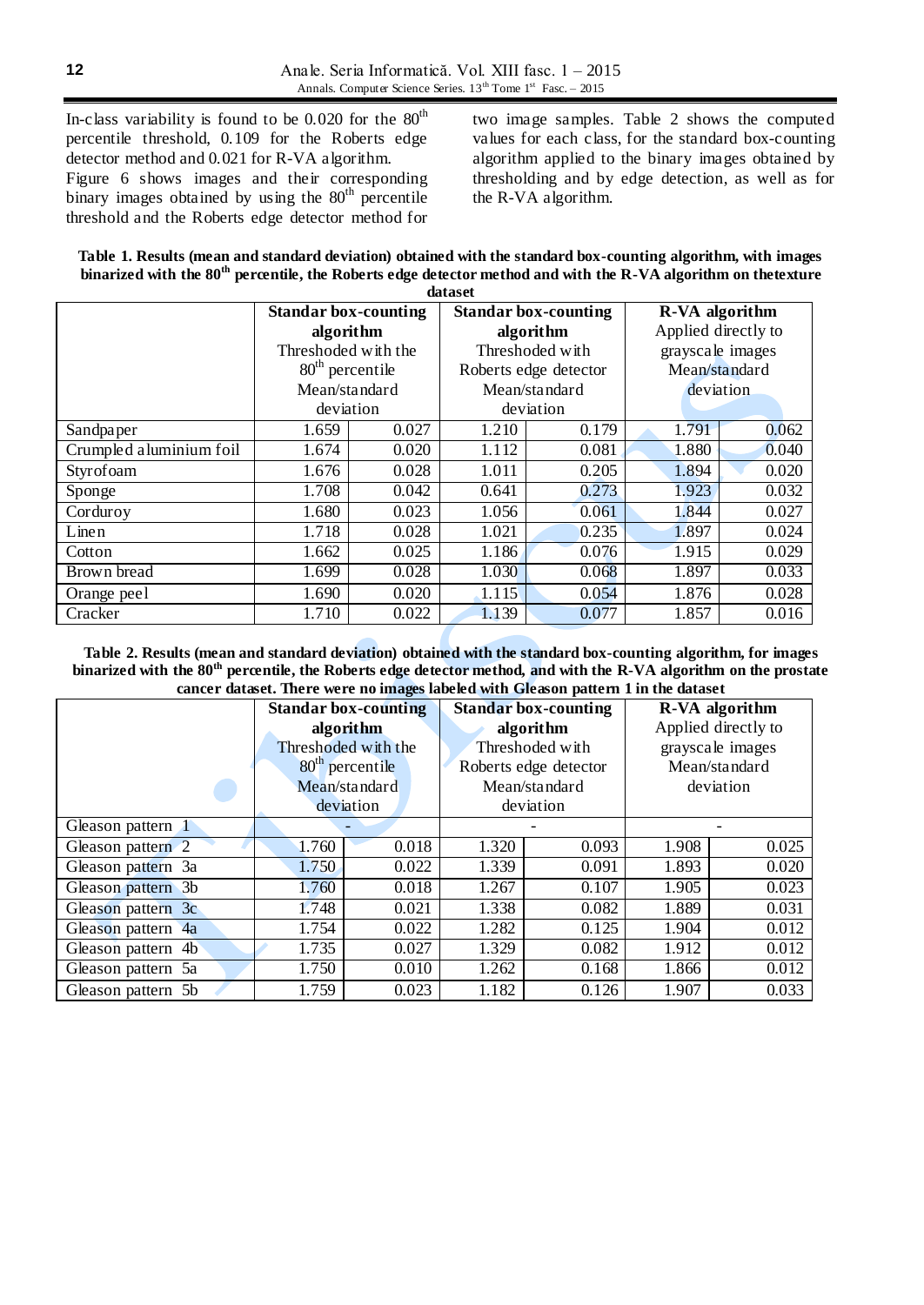

**Figure 6. Prostate Cancer dataset example: two**  sample images (left) with corresponding  $80^{\text{th}}$  percentile **threshold image (center) and Roberts edge detector result (right). Image on the top is Gleason pattern 2 and image on the bottom is Gleason pattern 5b**

# **4. DISCUSSION**

Taking into consideration the results of the texture dataset we can state that the binarization method influences the final results. Figure 3 shows the largest variation in inter-class discrimination score for the threshold method – the lowest score is 24/48 while the highest is 36/48. For the edge detection method the discrimination score has lower variability and tends to be higher than the threshold method – the lowest score is 32 (Sobel), while the highest score is 39 (Roberts). We can say that using the edge detection method is better than using a threshold method, but this might be a local dataset optimal – we have no formal support for this affirmation. The result of the R-VA algorithm  $(40)$  is better than any of the results from the standard boxcounting algorithm. In-class variability tends to have better results (lower variation) for the R-VA algorithm  $-$  0.031 – than for the box-counting algorithm on binarized images with the Roberts edge detector method  $-$  0.130  $-$  and lower results compared with the 80<sup>th</sup> percentile threshold binarized images – 0.026.

Taking in consideration the results of the prostate cancer dataset, the inter-class scores are better for the R-VA algorithm (9/28) than the scores of the box-counting algorithm  $(4/28$  for the  $80<sup>th</sup>$  percentile threshold and 7/28 for the Roberts edge detector method). The in-class variation has a better result for the R-VA algorithm, mean standard deviation is 0.021, while for the box-counting algorithm the mean standard deviation is  $0.020$  for the  $80<sup>th</sup>$ percentile threshold, and 0.109 for the Roberts edge detector method.

The average scores of the prostate cancer dataset are lower than the ones from the texture dataset. A possible explanation is that while the images from the texture dataset come from the same object, the

images from the prostate cancer come from different sources (patients).

The FD for gray level images is measured considering the gray level surface of the images. There are other methods for estimating the FD of a grayscale image. In [P+84] the 3D surface of the image is covered by a "digital blanket" and the quantification of the size of the blanket is used to obtain the FD - blanket method. In [Pen84] the Fourier power spectrum is used to compute the FD, the image intensity surface being considered a Brownian function. The closest approach to our algorithm is the differential box-counting algorithm [SC94] which takes into consideration the maximum and minimum grey-level values of the boxes, in a 3D space. All the other methods for computing the FD of a grayscale image have higher computational complexity when compared with the R-VA.

# **5. CONCLUSION**

We have developed a new parameter to characterize grayscale medical images, with superior discriminating results when compared to a standard box-counting algorithm applied to the binarized version of the images. Our parameter is a less computationally intensive algorithm when compared to other methods of computing FD on grayscale images. Its main advantage is that it is applied directly to grayscale images without an intermediary step of binarization.

#### **ACKNOWLEDGEMENT**

This paper was published under the frame of European Social Found, Human Resources Development Operational Program 2007-2013, project no. POSDRU/159/1.5/136893.

# **REFERENCES**

- [A+03] **M. B. Amin, D. Grignon, P. A. Humphrey, J. R. Srigley** - *Gleason Grading of Prostate Cancer: A Contemporary Approach*, in Lippincott Williams & Wilkins, New York, 2003
- [Gle77] **D. F. Gleason** *The veteran's administration cooperative urologic research group: Histologic grading and clinical staging of prostatic carcinoma, in Urologic Pathology: The Prostate*, M. Tannenbaum Ed. Lea and Febiger, Philadelphia, PA, pp. 171-198, 1977
- [G+14] **D. I. Gheonea, C. T. Streba, C. C. Vere, M. Serbanescu, D. Pirici, M. Comanescu, L. A. Streba, M. E.**